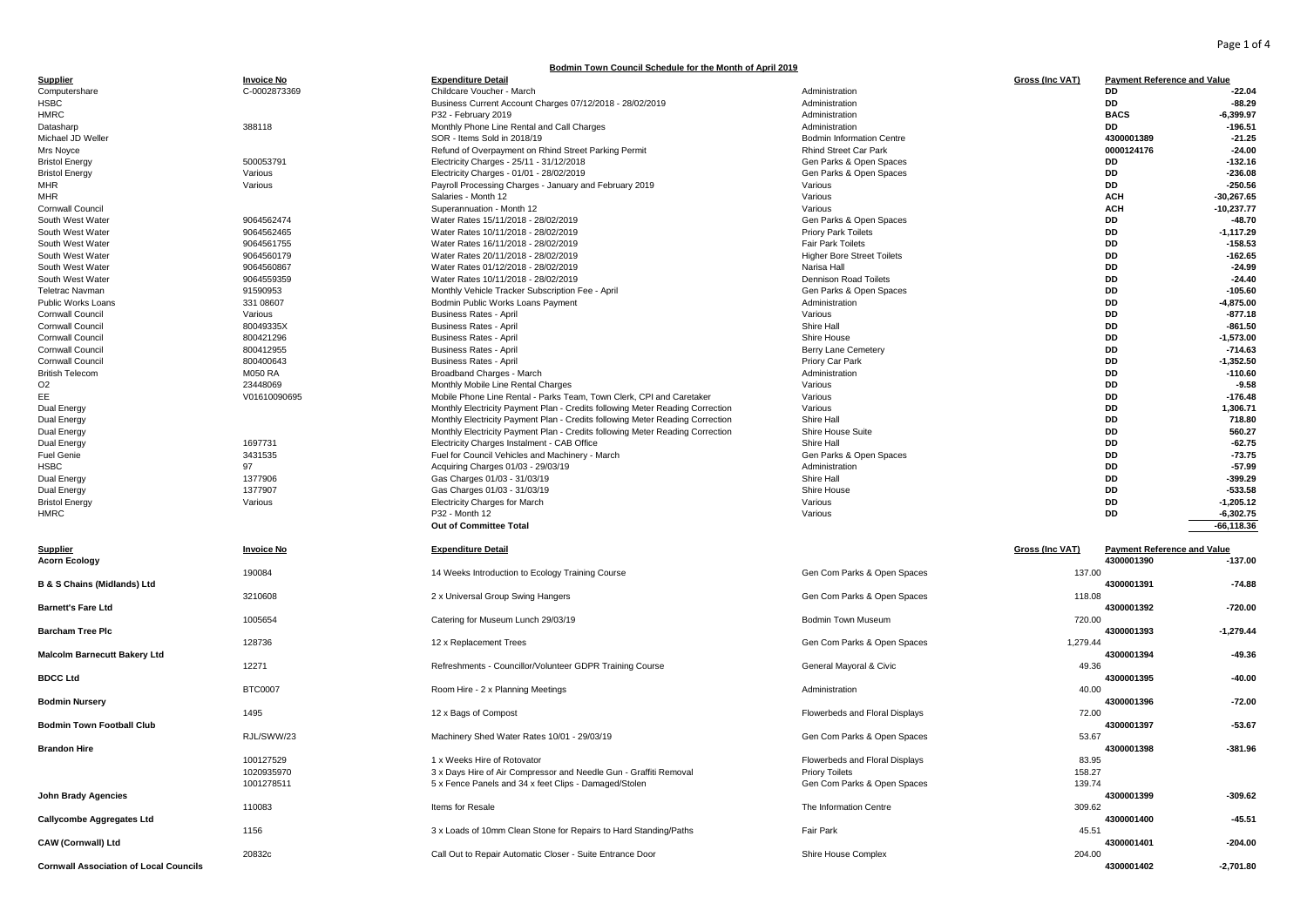Page 2 of 4

|                                          | 1920-0006         | Annual CALC and NALC Membership Fees 2019/20                           | Administration                            | 2,701.80  |            |               |
|------------------------------------------|-------------------|------------------------------------------------------------------------|-------------------------------------------|-----------|------------|---------------|
| <b>Cornwall Council</b>                  |                   |                                                                        |                                           |           | 4300001403 | $-18,230.73$  |
|                                          | 9827100608        | Maintenance Charges for CCTV System 01/04/19 - 31/03/19                | CCTV                                      | 4,063.43  |            |               |
|                                          | 98271291          | Monitoring Charges for CCTV System 01/04/19 - 31/03/19                 | CCTV                                      | 14,167.30 |            |               |
| <b>Cormac Solutions Ltd</b>              |                   |                                                                        |                                           |           | 4300001404 | $-4,410.82$   |
|                                          | IN079521          | Onsite Traffic Management Training Course - Staff and Volunteers       | General Mayoral & Civic                   | 336.00    |            |               |
|                                          | <b>INV79539</b>   | Repairs to Side Lights on Berlingo Van                                 | Gen Com Parks & Open Spaces               | 16.02     |            |               |
|                                          |                   |                                                                        |                                           |           |            |               |
|                                          | IN079920          | Fair Park Toilets Cleaning Contract - February                         | General Public Convenience                | 628.32    |            |               |
|                                          | IN079921          | Higher Bore Street Toilets Cleaning Contract - February                | General Public Convenience                | 628.32    |            |               |
|                                          | IN079922          | Priory Toilets Cleaning Contract - February                            | General Public Convenience                | 772.76    |            |               |
|                                          | IN079955          | Fair Park Toilets Cleaning Contract - March                            | General Public Convenience                | 628.32    |            |               |
|                                          | IN079956          | Higher Bore Street Toilets Cleaning Contract - March                   | General Public Convenience                | 628.32    |            |               |
|                                          | IN079957          | Priory Toilets Cleaning Contract - March                               | General Public Convenience                | 772.76    |            |               |
| <b>Cornwall Window Cleaning</b>          |                   |                                                                        |                                           |           | 4300001405 | $-72.50$      |
|                                          | <b>INV-10</b>     | Cleaning of Windows                                                    | Shire Hall                                | 72.50     |            |               |
| <b>Corserv Ltd</b>                       |                   |                                                                        |                                           |           | 4300001406 | $-829.98$     |
|                                          | IG000094          | Fuel Fob for Mini Digger - Corrected Value from Original Invoice       | Gen Com Parks & Open Spaces               | 5.00      |            |               |
|                                          | IG000124          | Fuel for Council Vehicles and Machinery 25/02 - 31/03/19               | Gen Com Parks & Open Spaces               | 824.98    |            |               |
| <b>Davey Electrical Services Ltd</b>     |                   |                                                                        |                                           |           | 4300001407 | $-432.00$     |
|                                          | <b>INV-2387</b>   | Periodic Electrical Report - Machinery Shed                            | Gen Com Parks & Open Spaces               | 432.00    |            |               |
|                                          |                   |                                                                        |                                           |           | 4300001408 | $-119.40$     |
| Dorrigo                                  |                   |                                                                        |                                           |           |            |               |
|                                          | 20587             | Items for Resale                                                       | The Information Centre                    | 119.40    |            |               |
| <b>Eager Beaver Tree Services</b>        |                   |                                                                        |                                           |           | 4300001409 | $-420.00$     |
|                                          | 001361            | Removal of 9 x Conifers and Deadwood from Oak Tree                     | <b>Coldharbour Pavilion &amp; Pitches</b> | 420.00    |            |               |
| Ede & Ravenscroft Ltd                    |                   |                                                                        |                                           |           | 4300001410 | $-163.80$     |
|                                          | PSI1144261        | 2 x Jabots                                                             | General Mayoral & Civic                   | 163.80    |            |               |
| E.On - Unmetered supplies                |                   |                                                                        |                                           |           | 4300001411 | $-176.37$     |
|                                          | H170213E2A        | Street Lighting Electricity Charges - March                            | Fair Park                                 | 94.70     |            |               |
|                                          | H1702F24B         | Pay and Display Machine Electricity Charges 01/1 - 31/03/19            | Priory Car Park                           | 81.67     |            |               |
| <b>Evans and Reid</b>                    |                   |                                                                        |                                           |           | 4300001412 | $-365.40$     |
|                                          | 10594727          |                                                                        |                                           | 365.40    |            |               |
|                                          |                   | 1 x 2ft Grave Digging Bucket with Teeth and Pins                       | Gen Com Parks & Open Spaces               |           |            |               |
| <b>Fernbank Advertising</b>              |                   |                                                                        |                                           |           | 4300001413 | $-90.00$      |
|                                          | 20940             | Replacement Glass for Shire Hall Bus Shelter                           | <b>Bus Shelters</b>                       | 90.00     |            |               |
| <b>BNP Paribas Leasing Solutions Ltd</b> |                   |                                                                        |                                           |           | 4300001414 | $-94.80$      |
|                                          | FLLA7273938       | Leasing Charges for Franking Machine 25/04 - 24/07/19                  | Administration                            | 94.80     |            |               |
| <b>HSBC Bank plc</b>                     |                   |                                                                        |                                           |           | 4300001415 | $-1.974.19$   |
|                                          | AMC5005147/000402 | Discretionary Wealth Management Scheme fees 01/01 - 31/03/19           | Administration                            | 1,974.19  |            |               |
| Ricoh UK Ltd                             |                   |                                                                        |                                           |           | 4300001416 | $-1,141.71$   |
|                                          | 101312248         | Quarterly Photocopier Usage and Leasing Charges                        | Bodmin Town Museum                        | 91.73     |            |               |
|                                          | 101312247         | Quarterly Photocopier Usage and Leasing Charges                        | <b>Bodmin Information Centre</b>          | 298.30    |            |               |
|                                          | 101333033         | Quarterly Photocopier Usage and Leasing Charges                        | Administration                            | 751.68    |            |               |
| <b>ICCM</b>                              |                   |                                                                        |                                           |           | 4300001417 | $-599.00$     |
|                                          |                   |                                                                        |                                           |           |            |               |
|                                          | 10853             | 2 x Places on Sexton Duties Training Course                            | Administration                            | 180.00    |            |               |
|                                          | 10865             | 2 x Places on Memorials Training Course                                | Administration                            | 324.00    |            |               |
|                                          | 4421/2019/20      | Annual Membership Subscription Renewal 2019/20                         | Administration                            | 95.00     |            |               |
| <b>Kernow Training Ltd</b>               |                   |                                                                        |                                           |           | 4300001418 | $-260.00$     |
|                                          | KTL002750         | 1 x Place on Pedestrian & Ride on Mower Course                         | Gen Com Parks & Open Spaces               | 260.00    |            |               |
| <b>Kernock Park Plants Ltd</b>           |                   |                                                                        |                                           |           | 4300001419 | $-84.24$      |
|                                          | 109859            | Various Plants                                                         | Flowerbeds and Floral Displays            | 84.24     |            |               |
| <b>Kestrel Guards</b>                    |                   |                                                                        |                                           |           | 4300001420 | $-202.80$     |
|                                          | 278713            | Guard Cover for Room Booking 29/03/19                                  | Shire House Complex                       | 30.00     |            |               |
|                                          | 278694            | Guard Patrols 15 & 16/03/19                                            | Narisa Hall                               | 14.40     |            |               |
|                                          | 278955            | Guard Cover for Room Booking 22/03/19                                  | Shire House Complex                       | 30.00     |            |               |
|                                          |                   |                                                                        |                                           |           |            |               |
|                                          | 278973            | Guard Patrols 22 & 23/03/19                                            | Narisa Hall                               | 14.40     |            |               |
|                                          | 279026            | Guard Cover for Room Booking 18/03/19                                  | Shire House Complex                       | 39.60     |            |               |
|                                          | 279173            | Guard Cover for Room Booking 15/03/19                                  | Shire House Complex                       | 60.00     |            |               |
|                                          | 279115            | Guard Patrols 29 & 30/03/19                                            | Narisa Hall                               | 14.40     |            |               |
| <b>Kingfisher Consultants</b>            |                   |                                                                        |                                           |           | 4300001421 | $-480.00$     |
|                                          | $\mathbf{1}$      | Attendance at Risk Management Meeting                                  | <b>Hillside Park</b>                      | 480.00    |            |               |
| <b>Lock and Key</b>                      |                   |                                                                        |                                           |           | 4300001422 | $-113.14$     |
|                                          | <b>INV-22841</b>  | Morgan Disabled Toilet Reversible Door Lock Set - Vandalism            | <b>Priory Toilets</b>                     | 113.14    |            |               |
| <b>Luxulyan Footpath Committee</b>       |                   |                                                                        |                                           |           | 4300001423 | $-16.00$      |
|                                          | 181               | Items for Resale                                                       | The Information Centre                    | 16.00     |            |               |
| <b>Stephanie Meads</b>                   |                   |                                                                        |                                           |           | 4300001424 | $-675.00$     |
|                                          | 0110              | Guidance on Grant Application and Curatorial Services 01/10 - 28/03/19 | Bodmin Town Museum                        | 675.00    |            |               |
|                                          |                   |                                                                        |                                           |           | 4300001425 |               |
| <b>Microtest</b>                         |                   |                                                                        |                                           |           |            | $-34, 134.87$ |
|                                          | 0000095385        | Supply and Installation Panasonic Telephone System                     | Administration                            | 2,910.60  |            |               |
|                                          | 0000095382        | <b>SQL Server Licences</b>                                             | Administration                            | 2.022.00  |            |               |
|                                          | 0000095388        | 1 x Dell Laptop                                                        | Administration                            | 723.60    |            |               |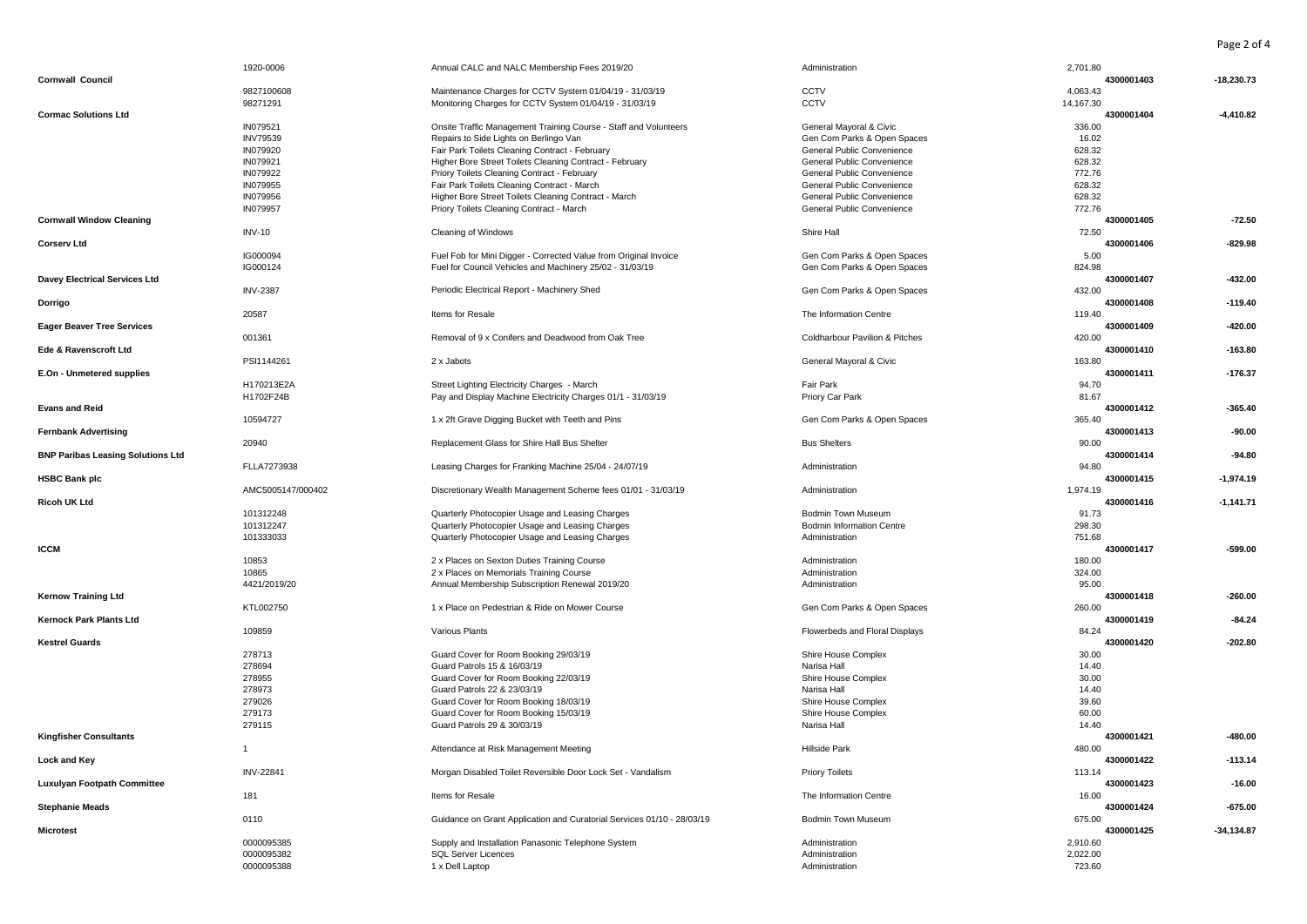|                                 | 0000095390     | 1 x Dell PC                                                             | Administration                   | 714.00    |            |             |
|---------------------------------|----------------|-------------------------------------------------------------------------|----------------------------------|-----------|------------|-------------|
|                                 | 0000095387     | Broadband Installation and Connection                                   | Administration                   | 295.18    |            |             |
|                                 | 0000095386     | Supply and Installation of Server and PC's                              | Administration                   | 28,414.68 |            |             |
|                                 | 0000095481     | Supply and Installation of 2 x Wi-Fi Access Points                      | Shire House Complex              | 1,085.21  |            |             |
| <b>Mill Autoquip</b>            |                |                                                                         |                                  |           | 4300001426 | $-23.99$    |
|                                 | NDCS120772     | Assorted Crimp Wire Terminals                                           | Berryfields (Play Area)          | 12.47     |            |             |
|                                 | NDCS120806     | 5Litres Thinners - Graffiti Removal                                     | <b>Priory Toilets</b>            | 11.52     |            |             |
| <b>Modes Users Association</b>  |                |                                                                         |                                  |           | 4300001427 | $-259.20$   |
|                                 |                |                                                                         |                                  |           |            |             |
|                                 | 14848          | Annual Membership Subscription Renewal 2019/20                          | Bodmin Town Museum               | 259.20    |            |             |
| Officesmart                     |                |                                                                         |                                  |           | 4300001428 | $-131.89$   |
|                                 | 0006193        | Various Cleaning Supplies and Stationery                                | Shire House Complex              | 68.70     |            |             |
|                                 | 00069440       | Various Stationery                                                      | Administration                   | 63.19     |            |             |
| Pear Technology Services Ltd    |                |                                                                         |                                  |           | 4300001429 | $-270.00$   |
|                                 | 123108         | Annual Technical Support Contract Renewal Charges                       | Administration                   | 270.00    |            |             |
| <b>Pentland Plants Ltd</b>      |                |                                                                         |                                  |           | 4300001430 | $-1,022.16$ |
|                                 | 85324          | Various Plants for Summer Beds                                          | Flowerbeds and Floral Displays   | 1,022.16  |            |             |
| <b>Play and Leisure</b>         |                |                                                                         |                                  |           | 4300001431 | $-774.00$   |
|                                 | 14248/PLH.3758 | 1 x Replacement Make it Rain Play Equipment Panel                       | Fair Park Play Area              | 774.00    |            |             |
| A.E Rodda & Sons Limited        |                |                                                                         |                                  |           | 4300001432 | $-7.79$     |
|                                 | SO19032021     | 1 x Cream by Post Service                                               | The Information Centre           | 7.79      |            |             |
| <b>Rokk Media Ltd</b>           |                |                                                                         |                                  |           | 4300001433 | $-2,100.00$ |
|                                 |                |                                                                         |                                  |           |            |             |
|                                 | INV-10355      | Final Payment of Website Development Project                            | Administration                   | 2,100.00  |            |             |
| <b>RTP Surveyors Ltd</b>        |                |                                                                         |                                  |           | 4300001434 | $-601.62$   |
|                                 | INV021196      | Interim Fee for Surveying Services - Toilet Refurbishment Specification | Fair Park                        | 601.62    |            |             |
| Trade UK                        |                |                                                                         |                                  |           | 4300001435 | $-56.38$    |
|                                 | 0963879421     | 1 x Pair of Dewalt Garrison Safety Trainer                              | General Car Parks                | 49.99     |            |             |
|                                 | 0968609465     | 1 x Tube Gorilla Glue                                                   | Shire House Complex              | 6.39      |            |             |
| <b>SSE Contracting Ltd</b>      |                |                                                                         |                                  |           | 4300001436 | $-2,104.09$ |
|                                 | SH868649       | Quarterly Street Lighting Routine Maintenance Charges                   | Gen Com Parks & Open Spaces      | 178.20    |            |             |
|                                 | 872464         | Periodic Electrical Inspection Report                                   | <b>Turret Clock</b>              | 180.00    |            |             |
|                                 | 872463         | Periodic Electrical Inspection Report                                   | Fair Park Toilets                | 180.00    |            |             |
|                                 | 872591         | Remedial Electrical Repair Works Following Periodic Inspection          | <b>Priory Toilets</b>            | 1,093.64  |            |             |
|                                 | 872587         | Remedial Electrical Repair Works Following Periodic Inspection          | St Lawrences Clock               | 472.25    |            |             |
|                                 |                |                                                                         |                                  |           | 4300001437 | $-465.12$   |
| G4S Cash Solutions (UK) Limited |                |                                                                         |                                  |           |            |             |
|                                 | 02302798       | Cash Collection and Processing Charges for Pay and Display Machines     | Priory Car Park                  | 465.12    |            |             |
| <b>SLCC Enterprises Ltd</b>     |                |                                                                         |                                  |           | 4300001438 | $-326.00$   |
|                                 | <b>SLCC</b>    | Annual Membership Subscription Renewal 2019/20                          | Administration                   | 326.00    |            |             |
| <b>South West Councils</b>      |                |                                                                         |                                  |           | 4300001439 | $-510.00$   |
|                                 | 000065751      | Annual Membership Subscription Renewal 2019/20                          | Administration                   | 510.00    |            |             |
| <b>South West Loos</b>          |                |                                                                         |                                  |           | 4300001440 | $-52.80$    |
|                                 | 37656          | Hire of Portable Toilet and 2 x Service Visits - March                  | Poorsfield                       | 52.80     |            |             |
| Spot On Supplies Itd            |                |                                                                         |                                  |           | 4300001441 | $-88.70$    |
|                                 | 21466548       | Various Cleaning and Domestic Supplies                                  | Shire House Complex              | 88.70     |            |             |
| <b>RGB Building Supplies</b>    |                |                                                                         |                                  |           | 4300001442 | $-48.41$    |
|                                 | 0021/00166207  | 5 x Litres of Seafoam Emulsion Paint                                    | Shire Hall                       | 48.41     |            |             |
| <b>Timewade Ltd</b>             |                |                                                                         |                                  |           | 4300001443 | $-2,793.43$ |
|                                 |                |                                                                         |                                  |           |            |             |
|                                 | AS11531        | Annual Sage Software Maintenance and Telephone Support Charges          | Administration                   | 1,080.00  |            |             |
|                                 | AS11532        | Annual Sage Software Agreements and Licences Charges                    | Administration                   | 1,713.43  |            |             |
| <b>Turnaround Cleaning</b>      |                |                                                                         |                                  |           | 4300001444 | $-550.80$   |
|                                 | 3254           | Cleaning of Public Areas                                                | Shire House Complex              | 550.80    |            |             |
| Viridor Waste Management Ltd    |                |                                                                         |                                  |           | 4300001445 | $-1,108.06$ |
|                                 | 00002681166AB  | Hire of Skip and 3 x Collections of Waste - March                       | Gen Com Parks & Open Spaces      | 1,094.46  |            |             |
|                                 | 0002681165AB   | Duty of Care Charge for Skip Hire - March                               | Gen Com Parks & Open Spaces      | 13.60     |            |             |
| <b>Walker Lines Steel Ltd</b>   |                |                                                                         |                                  |           | 4300001446 | $-7.20$     |
|                                 | SI-23526       | 3 x Plastic Post End Caps                                               | Priory Car Park                  | 7.20      |            |             |
| Wallgate                        |                |                                                                         |                                  |           | 4300001447 | $-118.70$   |
|                                 | 00017402       | 12 x Automatic Handwash Unit Stickers                                   | General Public Convenience       | 118.70    |            |             |
| <b>Westcountry Gates</b>        |                |                                                                         |                                  |           | 4300001448 | $-774.00$   |
|                                 | INV-2015870    | Rising Bollard Annual Gold Service Plan Renewal                         | General Car Parks                | 774.00    |            |             |
|                                 |                |                                                                         |                                  |           |            |             |
| <b>Wildwood Trees</b>           |                |                                                                         |                                  |           | 4300001449 | -4,950.00   |
|                                 | INV 2019-288   | Provision of Tree Report and Management Plan                            | Gen Com Parks & Open Spaces      | 4,950.00  |            |             |
| <b>Working Edge Ltd</b>         |                |                                                                         |                                  |           | 4300001450 | $-8.50$     |
|                                 | 1041           | Items for Resale                                                        | <b>Bodmin Information Centre</b> | 50.00     |            |             |
| <b>Wovina Woven Labels</b>      |                |                                                                         |                                  |           | 4300001451 | -68.04      |
|                                 | INV0313563     | 4 x Navy Polo Shirts and 2 x High Vis Vests with BTC Logo               | General Car Parks                | 68.04     |            |             |
| Eric Brown Plumbing and Heating |                |                                                                         |                                  |           | 4300001452 | $-142.83$   |
|                                 | 20803          | Call Out to Repair Water Leak in Back Kitchen                           | Shire House Complex              | 142.83    |            |             |
| <b>Heritage Cornwall Ltd</b>    |                |                                                                         |                                  |           | 4300001453 | $-3,162.00$ |
|                                 | 37595          | Carpentry Works for Office Relocation                                   | Shire Hall                       | 3,162.00  |            |             |
|                                 |                |                                                                         |                                  |           |            |             |